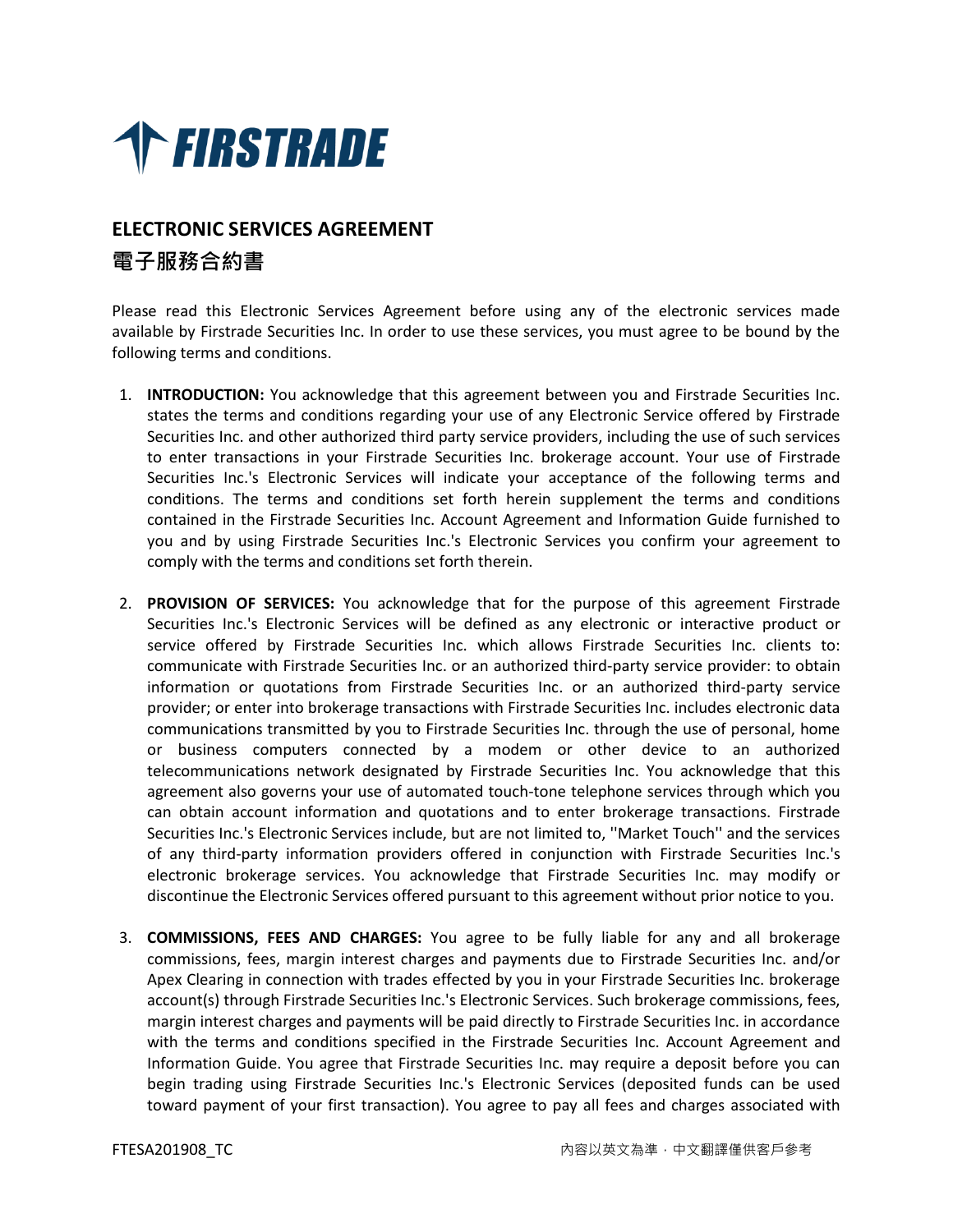your use of any of Firstrade Securities Inc.'s Electronic Services, including, without limitation those of any third-party information providers offered through Firstrade Securities Inc.

- 4. **PASSWORDS AND SECURITY:** You acknowledge that you will be the only authorized user of Firstrade Securities Inc.'s Electronic Services for your account(s). You will be fully responsible for the confidentiality and use of your user name(s) and password (s) and you agree that you will be fully and solely responsible for all activities, including brokerage transactions, which arise from the use of your user name (s) or password(s) (except as provided for in paragraph 5 below). You also agree that you will be fully and solely responsible for all activities, including brokerage transactions, which arise from your authorization to link your brokerage account(s) to any other Firstrade Securities Inc. account(s). You acknowledge that we may tape record conversations with you, whether in person or by telephone, for purposes of verification and you consent to such recording.
- 5. **NOTIFICATION OF UNAUTHORIZED USE:** You agree that as a condition of being approved to use Firstrade Securities Inc.'s Electronic Services you will immediately notify Firstrade Securities Inc. if:
	- a. You have placed an order using Firstrade Securities Inc.'s Electronic Services and you do not receive an order number;
	- b. You have placed an order using Firstrade Securities Inc.'s Electronic Services and you do not receive an accurate written or electronic confirmation of the order, its execution or cancellation with- in five business days;
	- c. You have received confirmation of an order or orders which you did not place or any similar conflicting report; or
	- d. You become aware of any unauthorized use of your user name(s), password(s), or any product or service related to your brokerage account(s).

If you fail to notify Firstrade Securities Inc. immediately upon the occurrence of any of the above events, you agree that Firstrade Securities Inc. will not have any responsibility or liability to you or any other person whose claim may arise through you for any claims with the handling, mishandling or loss of any order. Any liability of Firstrade Securities Inc. arising out of any action or omission by Firstrade Securities Inc. with respect to the handling, mishandling or loss of any order shall be limited to an amount equal to the loss incurred due to the action or omission during the five business days after the date on which you first became obligated to give Firstrade Securities Inc. notice with respect to such transaction (s) pursuant to this Section. You agree that Firstrade Securities Inc. and/or any of its officers, directors, employees, agents or affiliates will not have any other liability to you or any other person whose claims may arise through you for any consequential, incidental, special or indirect damages, even if Firstrade Securities Inc. has been advised of the possibility of such damages. Firstrade Securities Inc. shall not be responsible for or deemed to be in default under this agreement due to any delay or failure in performance resulting directly or indirectly from any cause beyond Firstrade Securities Inc.'s reasonable control.

6. **INDEMNIFICATION:** You agree that your use of Firstrade Securities Inc.'s Electronic Services to effect securities transactions will be limited in all respects to the terms and conditions of this agreement and any other agreement between you and Firstrade Securities Inc. Firstrade Securities Inc. will have no liability to you with respect to any transaction or attempted transaction by you which is not in accordance with the terms and conditions specified herein or in such other agreement and you will indemnify Firstrade Securities Inc. from any claim of a third party related to any such transaction or related transaction.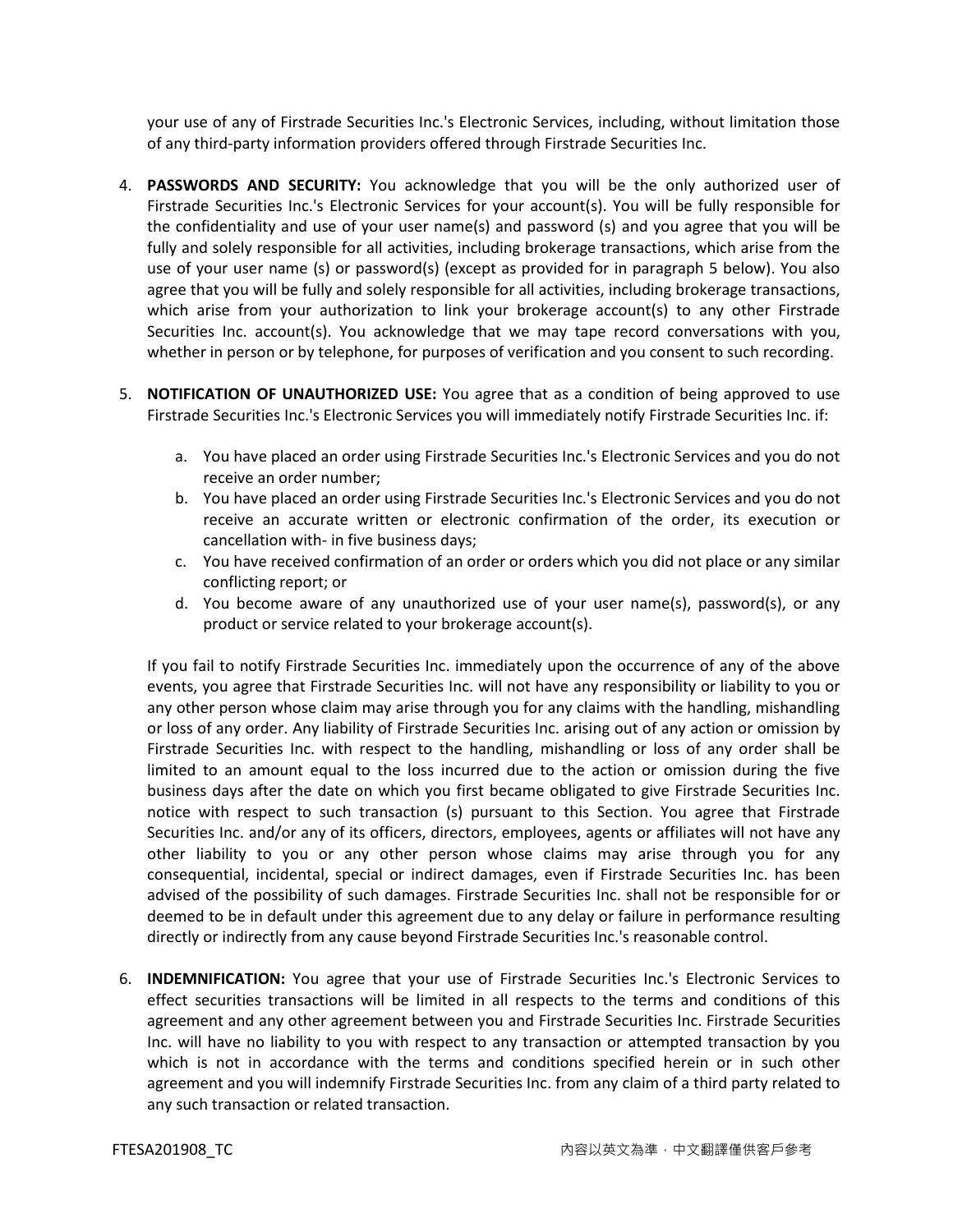- 7. **ACCOUNT RESTRICTIONS:** You agree that Firstrade Securities Inc. reserves the right in its sole discretion to reject, cancel or modify any order which you have placed through Firstrade Securities Inc.'s Electronic Services for any reason and without prior notice to you, including orders for which you have received an order number. You acknowledge that any order you place which Firstrade Securities Inc., in its sole discretion, deems to be disruptive to the securities markets, unusual in size, ripe or credit risk or which exceeds Firstrade Securities Inc.'s usual authorized limits may be subject to rejection, cancellation or modification. You acknowledge that market orders cannot always be canceled and the order may be executed before the request for cancellation is received by Firstrade Securities Inc. You acknowledge that your orders may not be reviewed for accurateness and/or suitability by Firstrade Securities Inc. prior to their submission to a market center and you agree that you are fully responsible for determining the suitability of your orders and your investment decisions. You acknowledge that Firstrade Securities Inc. may, in its sole discretion, place trading restrictions on your account(s).
- 8. **SUSPENSION OR TERMINATION OF SERVICES:** You agree that Firstrade Securities Inc. reserves the right in its sole discretion to suspend or terminate your access to any or all of Firstrade Securities Inc.'s Electronic Services for any reason and without prior notice to you. You agree not to hold Firstrade Securities Inc. responsible or liable for any disruptions in service due to: telephone network, computer network or other system problems beyond the control of Firstrade Securities Inc.: system maintenance or system upgrades; or any other event or circumstance beyond the control of Firstrade Securities Inc.
- 9. **PROVISION OF MARKET DATA AND THIRD-PARTY INFORMATION: You** agree that the market data, news and other information provided to you through Firstrade Securities Inc.'s Electronic Services (directly or indirectly through an authorized third- party information provider) are for your personal use only and that you will not retransmit or republish these data in any form. You acknowledge that the data provided to you are obtained from sources believed to be reliable, are provided solely on a best efforts basis for your convenience and that no guarantees are made by Firstrade Securities Inc. or any information provider as to their accuracy, completeness, timeliness or correct sequencing. You acknowledge that while access to investment recommendations, advice, opinions and judgments is available through Firstrade Securities Inc.'s Electronic Services, none are developed or endorsed by Firstrade Securities Inc. You agree not to hold Firstrade Securities Inc. for its information or its information providers liable for any investment decision you may make based on your reliance on or use of such data or any liability which may arise due to delays or interruptions in the delivery of such data for any reason.
- 10. **AMENDMENTS:** You agree that Firstrade Securities Inc. may change the terms and conditions of this agreement, in whole or in part, upon notice to you; no provision of this agreement may be amended in any other manner. You agree to use Firstrade Securities Inc.'s Electronic Services and any additional services offered through Firstrade Securities Inc. in the future only in accordance with the terms and conditions specified in this agreement as amended from time to time by Firstrade Securities Inc. and that any amendments to the terms and conditions will be deemed effective upon dissemination by Firstrade Securities Inc. Use of Firstrade Securities Inc.'s Electronic Services after receipt of such amendments will be deemed to be acceptance of such amendments.
- 11. **ENTIRE AGREEMENT:** This agreement, together with your account agreement(s) and any user license agreement(s) to which you may be a party (including the Firstrade Securities Inc. Account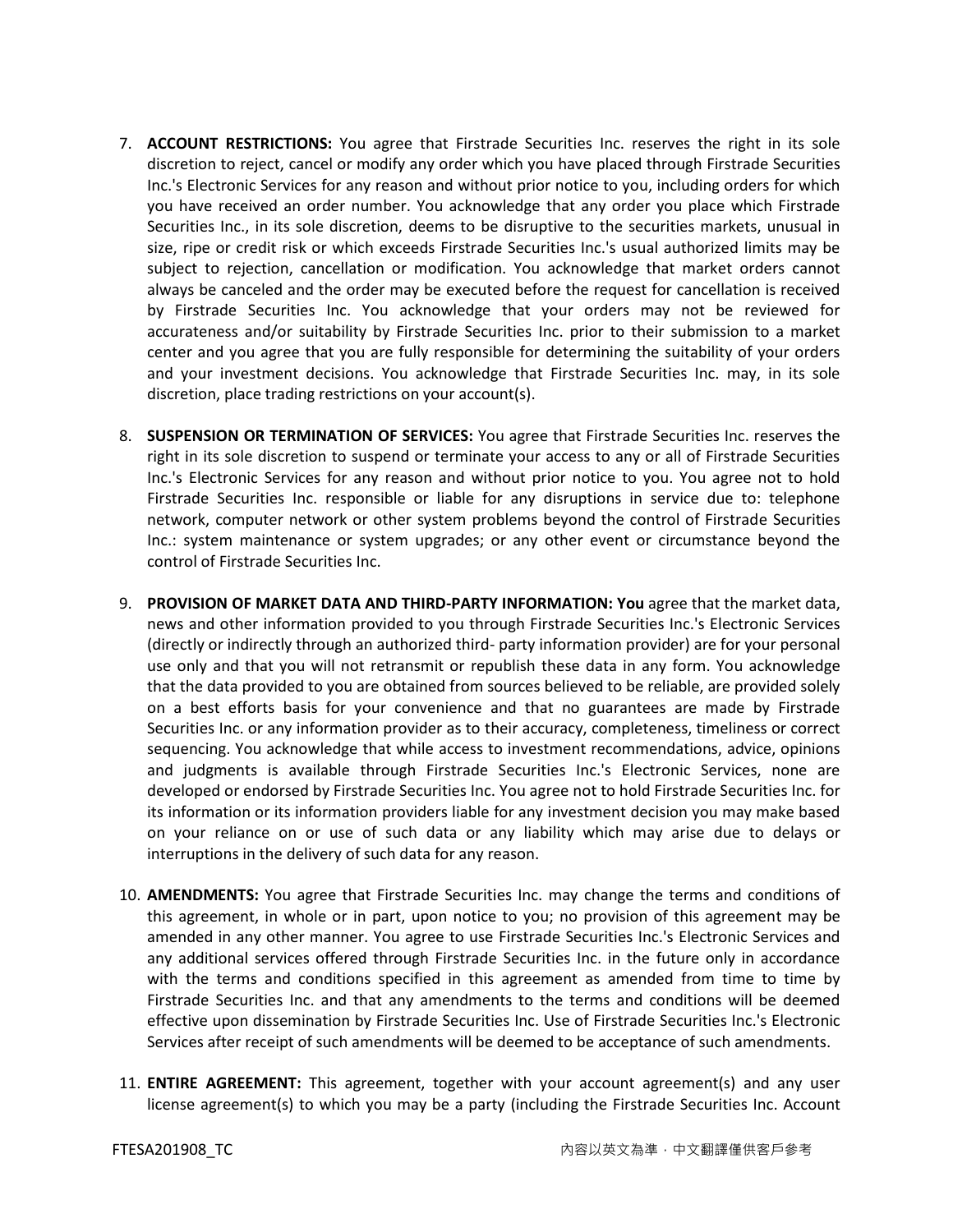Agreement and Information Guide), contains the entire agreement between you and Firstrade Securities Inc. with respect to the subject matter contained in this agreement and supersedes all prior communications, whether oral, written or electronic. If any provision of this agreement is held to be invalid, void or unenforceable by reason of any law, rule, administrative order or judicial decision, that determination shall not affect the validity of the remaining provisions of this agreement. This agreement will be governed by the laws of the State of New York.

## **電子服務合約書**

請在使用任何第一證券(Firstrade Security Inc.)提供電子服務前閱讀此電子服務合約書。在使用 這些服務前,您必須同意並遵守以下條款條例。

- 1. **概括**:您同意,您與第一證券之間的於本合約書中列明的條款條例,關於您使用第一證券 提供和其他授權的第三方服務提供商(此類服務包括在您的第一證券賬戶中輸入交易。) 的電子服務。一旦使用第一證券的電子服務,表示您接受以下條款條例。此處列出的條款 條例將對第一證券賬戶合約和信息指南中的條款條例進行補充說明,同時對第一證券電子 服務進行使用表示您同意補充條款條例。
- 2. **服務提供:**您同意此合約書定義第一證券提供的電子互動產品或服務,允許第一證券的客 戶:與第一證券或授權的第三方供應商溝通;從第一證券或授權的第三方供應商獲得信息 或提問;或在第一證券進行交易,包括您通過使用個人、家庭、商業電腦鏈接調節解調器 或其他設備至第一證券指定的授權電信網絡登陸第一證券。您也接受此合約書授予的通過 使用電話服務獲取您的賬戶信息、報價和進行經紀人下單。第一證券電子服務包括,但不 限於,"市場接觸"和任何由第三方信息供應商提供的與第一證券電子投資連結的服務。您 同意第一證券在沒有事先通知的情況下,根據合約修改或終止電子服務。
- 3. **佣金,費用和收費:**您同意全額支付第一證券和(或)APEX 交割公司任何由您的第一證 券投資賬戶使用電子服務進行交易產生的佣金、費用、融資利息收費和賬款的全部責任。 此類佣金、費用、融資利息收費和賬款,根據第一證券賬戶合約和信息指南的相關條款條 例,將直接支付給第一證券受第一證券可能要求使用電子交易前存入資金(存入資 金可用於您的第一筆交易)。您同意支付所有關於您使用第一證券電子服務的費用和收費 包括,但不限於,任何第一證券提供的第三方信息供應商。
- 4. **密碼與安全:**您承認是第一證券賬戶的唯一授權電子服務使用者。您需承擔保持用戶名和 密碼安全性的全部責任,同時您同意獨立承擔對賬戶活動的所有責任,包括使用您用戶名 和密碼的經紀人交易(第 5 項列明狀況除外),和通過您授權連接您的賬戶至任何其他第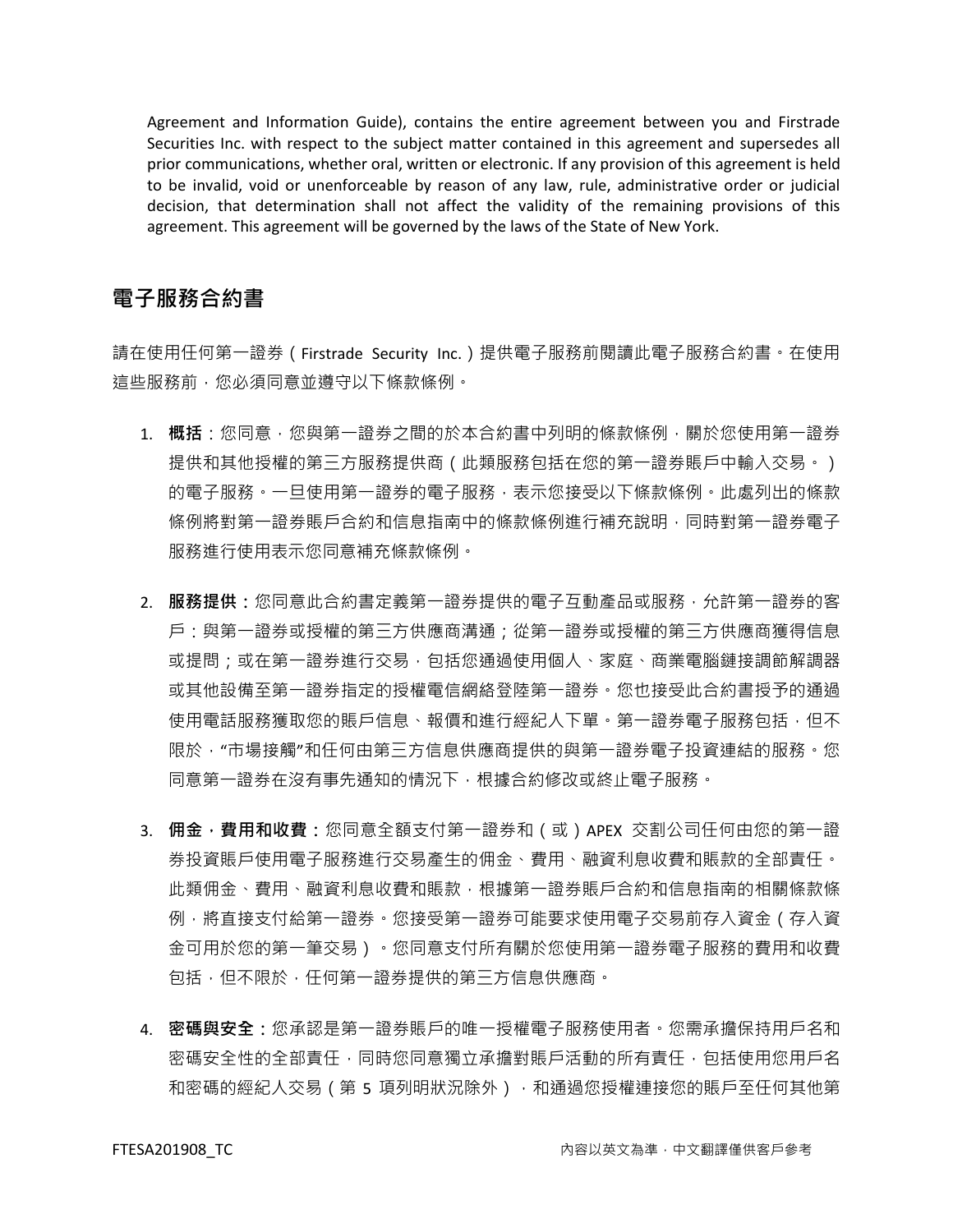一證券賬戶的經紀人交易。您了解並同意我們對與您的對話進行錄音﹐無論是面談還是電 話對話。

- 5. **未授權使用通知**:您同意,當發現以下的電子服務相關內容時馬上通知第一證券:
	- a. 當您使用第一證券電子服務進行下單後, 沒有收到訂單編號時;
	- b. 當您使用第一證券電子服務進行下單後,5 個工作日內沒有收到書面或電子的訂單 成交/取消的確認書時;
	- c. 當收到交易確認書,但您並沒有進行此筆或此類下單時;或
	- d. 當發現您的用戶名、密碼或任何與您投資賬戶相關的服務在沒有得到您授權的前提 下被使用時。

您同意,您沒有在上述事件發生時立即通知第一證券,第一證券將不對您或任何人提出正在 處理的、處理不當的或任何訂單損失之事件承擔任何責任或義務。第一證券對被提出的正在 處理的、處理不當的或任何訂單損失之責任僅限於您在被賦予通知第一證券的義務後,5個 工作日內因此事件造成的損失金額。同時,您同意第一證券與其董事、主管人員、職員、代 理人或任何相關人員均不負責您或任何人提出連帶的、偶然的、特殊的或間接的損失,雖然 第一證券已被告知此類損失的可能性。根據此合約書,第一證券不因在超出本公司合理控制 下,直接或間接造成的延誤或錯失承擔任何責任或被視為違約。

6. **豁免; 責任限制; 賠償:**由於系統作業和訪問時間可能因市場條件,系統性能和其他因素而 異,因此在線交易具有風險。您同意自行承擔使用第一證券的電子服務(網站或移動應用 程序或任何其他服務)的風險。

這些服務"按原樣"和"可用"提供。 第一證券,員工或任何第三方提供商均不做任何明示或 暗示的陳述或保證,包括但不限於對與此賬戶或任何信息計劃相關的任何服務的適銷性或 適用於特定用途的任何默示保證或通過這些服務獲得的產品或與之相關的產品。在任何情 況下,第一證券或任何第三方均不對因這些服務的任何缺陷或使用而導致的直接,間接, 偶然或後果性損害承擔責任。您理解,影響證券交易的所有方面均受本協議的條款和條件 以及您與第一證券公司之間的任何其他協議的限制。

對於您的任何交易或未遂交易,第一證券對您不承擔任何責任,但不符合此處或此類其他 協議中規定的條款和條件,並且您將對第一證的任何索賠進行賠償。與任何此類交易或相 關交易相關的第三方。

您理解並同意第一證券,其各自的官員,董事和員工以及提供商不會對您或任何情況下的 第三方承擔任何責任,對任何特殊的,間接的,偶然的,懲罰性的或後果性的損害不承擔 任何責任(包括利潤損失,交易損失和損害)您可能因使用第一證券根據本協議提供的服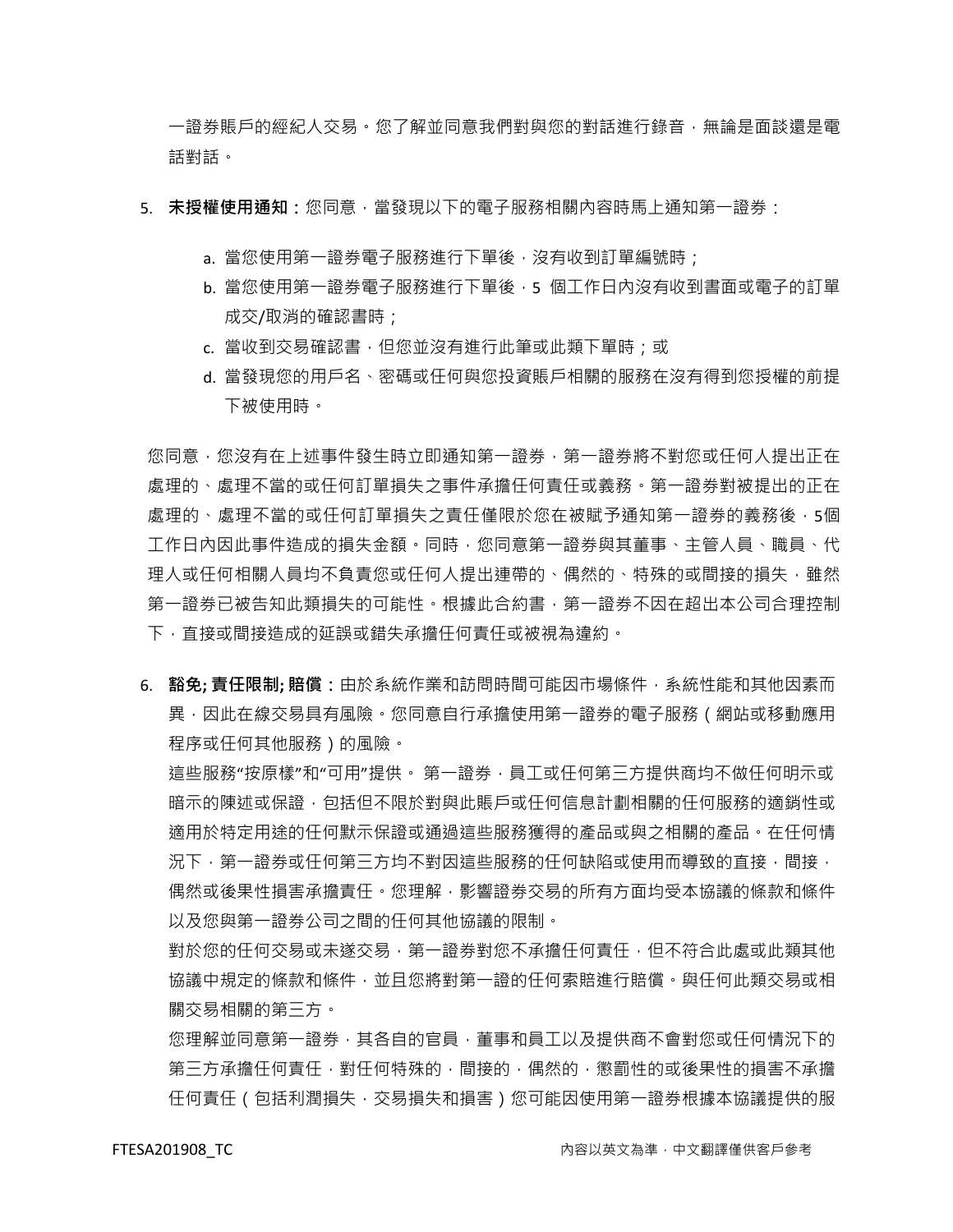務而引起的,包括您使用 APP, 網站,市場數據, 信息或內容。第一證券及其各自的官 員,董事和員工不應因服務或傳輸的延遲或中斷或我們系統的性能故障而承擔責任,無論 原因如何,包括政府或監管行動所引起的行為,行動任何交易所或其他自我監管組織,或 由軟件或硬件故障引起的任何交易或其他自我監管組織。

您還同意,第一證券,其各自的高級職員,董事和員工(統稱為"受賠償方")對於您與任 何交易所,清算組織,市場數據提供商的履行或不履行義務不承擔任何責任或義務。其他 第三方(包括其他經紀自營商和清算公司,以及銀行)或其任何相關代理商或關聯公司, 其相對於任何證券的義務。您同意受賠償方對您或第三方不承擔任何責任,或對以下情況 承擔任何責任:(i)由於受賠償方無法直接控制的原因造成的任何損失,包括機械設備的 故障,未經授權的訪問,盜竊,操作員錯誤,政府限制,不可抗力,市場數據可用性或質 量·交換裁決或暫停交易; (ii)您因使用應用程序·網站和受補償方提供的其他服務而可 能產生的任何特殊,間接,偶然,後果性,懲罰性或懲戒性損害(包括利潤損失,交易損 失和損害賠償)根據本協議。此外,如果您授權或允許第三方獲得第一證券的服務,包括 您的賬戶,您將賠償,保護並保護第一證券,第一證券及其各自的官員和員工免受第三方 索賠或訴訟引起的任何損失。基於或與此類訪問和使用有關的各方。

- 7. **賬戶限制:**您同意第一證券保留決定權利,在沒有事先通知下,對您通過第一證券電子服 務的下單以任何原因採取拒絕、取消或修改的行為。此權利在您收到訂單編號後仍然有 效。您了解任何第一證券認為對證券市場具有破壞性、數量/類型不尋常、有信用風險或 超出第一證券一般授予權力限制的交易均可能遭到拒絕、取消或修改。您了解市場訂單不 一定能取消,因為訂單是應該被即刻執行的,並有可能在第一證券收到您的取消請求前已 被執行交易。您了解您的訂單在送往市場中心前,第一證券可能來不及進行精準的審查。 您自願承擔所有對您訂單做出判斷和投資決定的責任。您同意第一證券單方面決定限制您 賬戶的交易權限。
- 8. **暫停或終止服務:**您同意第一證券保留決定權利,在沒有事先通知下,以任何原因暫停或 終止您使用任何或所有第一證券電子服務的權限。您同意不保留權利追究第一證券因任何 不可控的電話、網絡或其他系統問題,包括系統維護或系統更新;或任何不可控的其他事 件或情況造成結果之責任。
- 9. **市場數據與第三方信息的提供:**您了解通過第一證券電子服務提供的市場數據、新聞和其 他信息(直接或簡介通過授權的第三方信息供應商提供的)僅供您個人使用,並且不得以 任何形式轉發和重載。此類數據是從我們信賴的來源獲得,並為了方便您的操作而單獨提 供的。您知道第一證券或任何信息供應商均不保證數據的準確性、完整性、及時性或排列